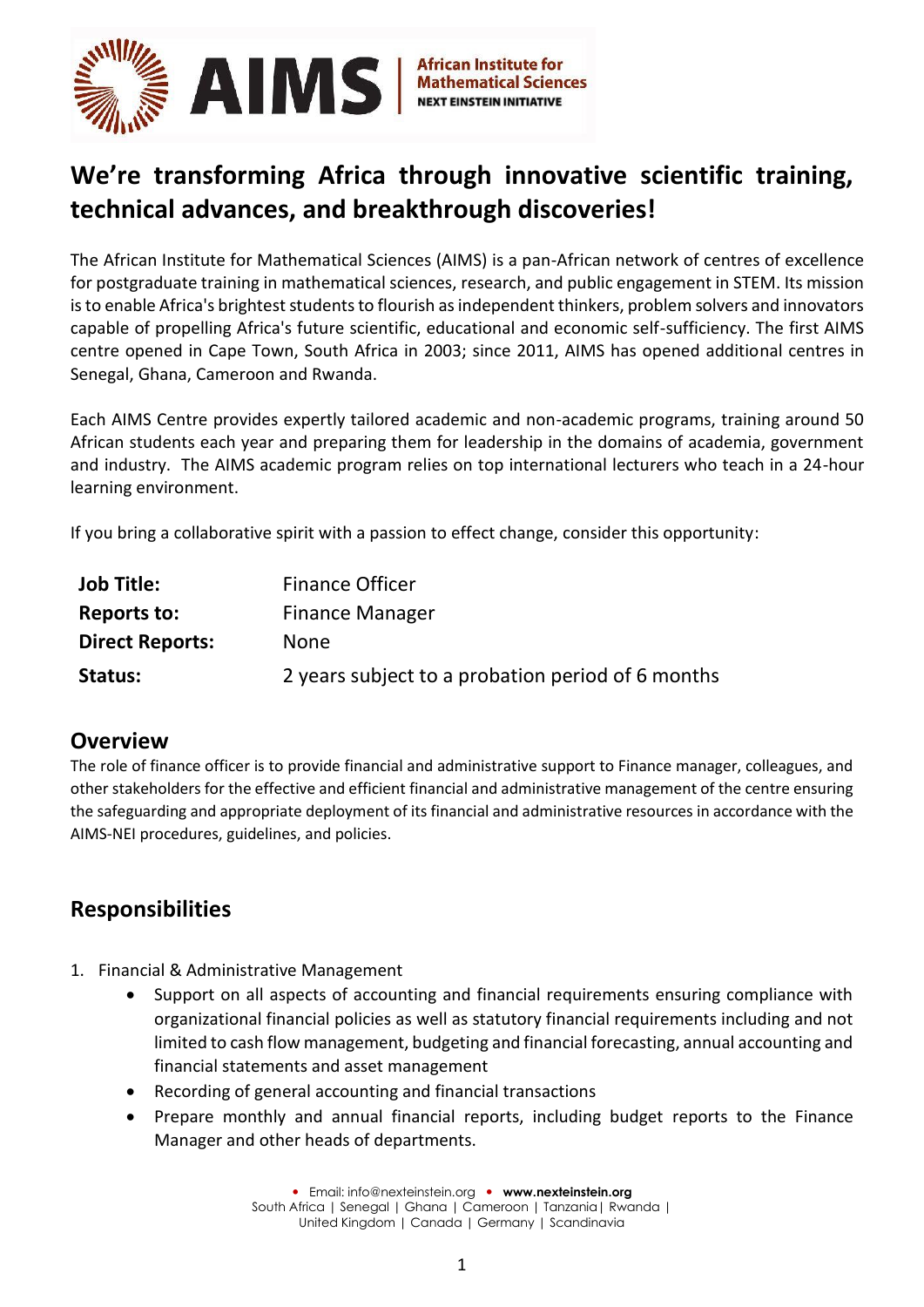

- Provide a support on the internal, financial and tax audits
- Ensure appropriate quality control mechanisms are in place to preserve the integrity of and safeguarding of financial data via record keeping protocols
- Create and support the maintenance of information on warranties, leases, maintenance and software contracts and licenses
- Declaration, payment and filing social security contributions for staff (CSS & IPRES)
- Report on Asset inventory and management including the depreciation of key capital items

#### **Competencies & Other Requirements**

- A university degree in finance, Accounting, Business Administration & Economics
- Accountant accreditation with an international accounting body is an asset
- At least 2-4 years of relevant work experience
- Functionally Bilingual (French-English)
- Sound knowledge on General Accounting Procedures (GAAP)
- Strong proficiency with Microsoft Office with strength using Excel; experience with accounting software such as Sage, SERENIC and ACCPAC etc. and internet applications such as Dropbox, Skype, Gmail, etc.
- Knowledge and experience with regulatory requirements for institutional funders
- Exceptional interpersonal skills with an ability to build and manage a variety of internal and external relationships, including relationships with donors
- Working knowledge of international donor procedures and security management
- Self-directed with excellent organisational skills, attention to detail and an ability to meet deadlines
- Articulate communication skills, both verbal and written, to influence and facilitate
- Flexible to adapt to an evolving environment
- Experience working with an international NGO, an asset

### **Working Conditions**

- Centre of Excellence/Educational Environment
- Limited travel within Africa
- Available to work outside of normal business hours and/or weekends

#### **Are you ready to be a part of the transformation?**

 Email: [info@nexteinstein.org](mailto:info@nexteinstein.org)  **[www.nexteinstein.org](http://www.nexteinstein.org/)** South Africa | Senegal | Ghana | Cameroon | Tanzania | Rwanda | United Kingdom | Canada | Germany | Scandinavia